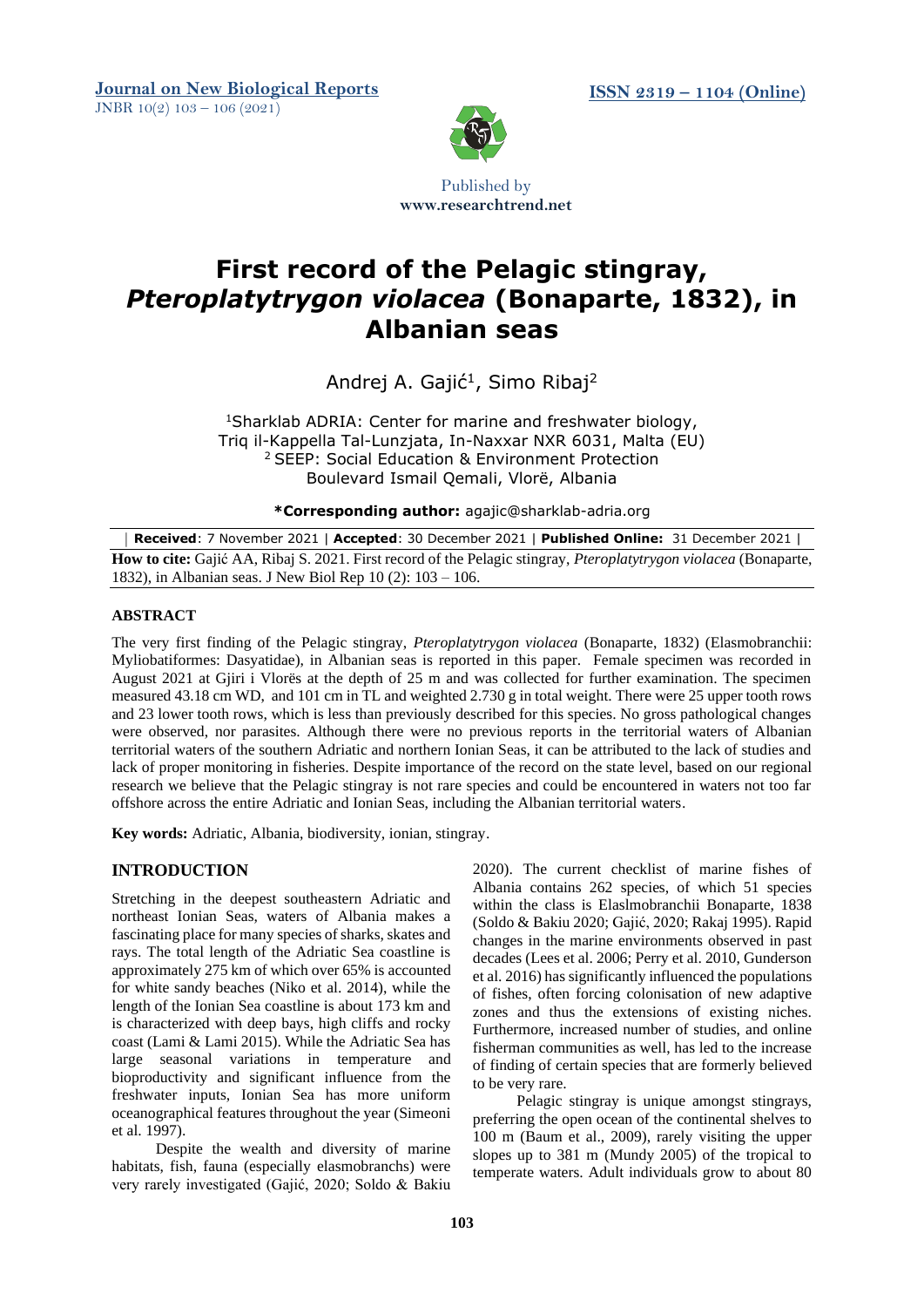cm of disc width (WD) in average (McEachran 1995). Largest specimens are reported up to 96 cm WD (Ebert, 2003) and 190 cm total length (TL) (Jardas et al. 2008, Gajić 2020) Usually there is one or two thorns on the whip-like tail that are poisonous and serve as a defense mechanism. Due to observed avoidance behaviour by nearby fish, we might conclude that the spine is far more venomous than other stingrays. Hot-water treatment  $(45^{\circ}C)$  is effective as first aid.

#### **MATERIALS AND METHODS**

The field research was conducted during August 2021 across the Vlorë County, Albania. Expedition implied trawl survery on the continental shelf and upper slopes, extensive fisheries surveys, and ROV monitoring and mapping of habitats. Furthermore, histopatological analysis and initaial assessment marine litter and ingested of micro- and nanoplastics (and POPs) and its plausible effects on disease development were conducted in our laboratories.

On the 3rd of August 2021, one subadult female stingray specimen was captured by driftnet in Gjiri i Vlorës (40.420205 Lat, 19.479029 Long, Fig. 1) at the depth od 25 m and was collected by for further examination. Neglecting the condition, it was easily identified based on the morphometric and meristic characteristics and verified using Serena (2005), Gajić (2020), while the teeth and jaws were studied according to Gajić (2015). Due to complete autolysis of the organs, we were unable to sample target tissues for histological diagnostis and MMCs biomarkers (Gajić et al. 2020). Stomach and small intestine were ligated, separated, rinsed in hH2O and further collected to investigate the presence of microplastics.



**\_\_\_\_\_\_\_\_\_\_\_\_\_\_\_\_\_\_\_\_\_\_\_\_\_\_\_\_\_\_\_\_\_\_\_\_\_\_\_\_\_\_\_\_\_\_\_\_\_\_\_\_\_\_\_\_\_\_\_\_\_\_\_\_\_\_\_\_\_\_\_\_\_\_\_\_\_\_\_\_\_\_\_\_\_\_\_\_\_\_**

**Fig. 1.** Cartographic presentation of the recorded site at Gjiri i Vlorës within the Adriatic-Ionian Region.

## **RESULTS AND DISCUSSION**

Sampled subadult female specimen identified as *Pteroplatytrygon violacea* (Bonaparte, 1832) (Fig. 2) presents the very first finding of the species in the Albanian parts of the Adriatic and Ionian Seas. The specimen measured 43.18 WD, 101 cm TL and weighted 2.730 TW and has a broadly rounded snout and a wedge-shaped disc that was much wider than long, with visible dark purple coloration despite accelerated decay. A row of thorns was present from the nasal region of the tail spine. The tail was less than twice the total body length with a long lower caudal finfold, while no upper finfolds were present. There were 25 rows of the upper teeth and 23 rows of the lower teeth (Fig. 3) which is less than previously described for this species (Last & Stevenson, 2009). No gross pathological changes were observed, nor the presence of ecto/endo- parasites.

It was considered as a very rare species in the Adriatic (1996), but recent records ((Mavrič et al. 2004; Jardas et al., 2008; Lipej et al., 2013; Šlejkovec et al. 2014) and those published on the online fisherman communities imply its rather common. Somewhat surprisingly, despite numerous records in Slovenia and Croatia, and even some in Montenegro, there were absolutely no records in the Albanian territorial waters (Soldo & Bakiu 2021). Such lack of records is probably not related to the rarity of the species in the area, but more likely to its specific ecology, lack of scientific research and complete lack of proper monitoring in fisheries.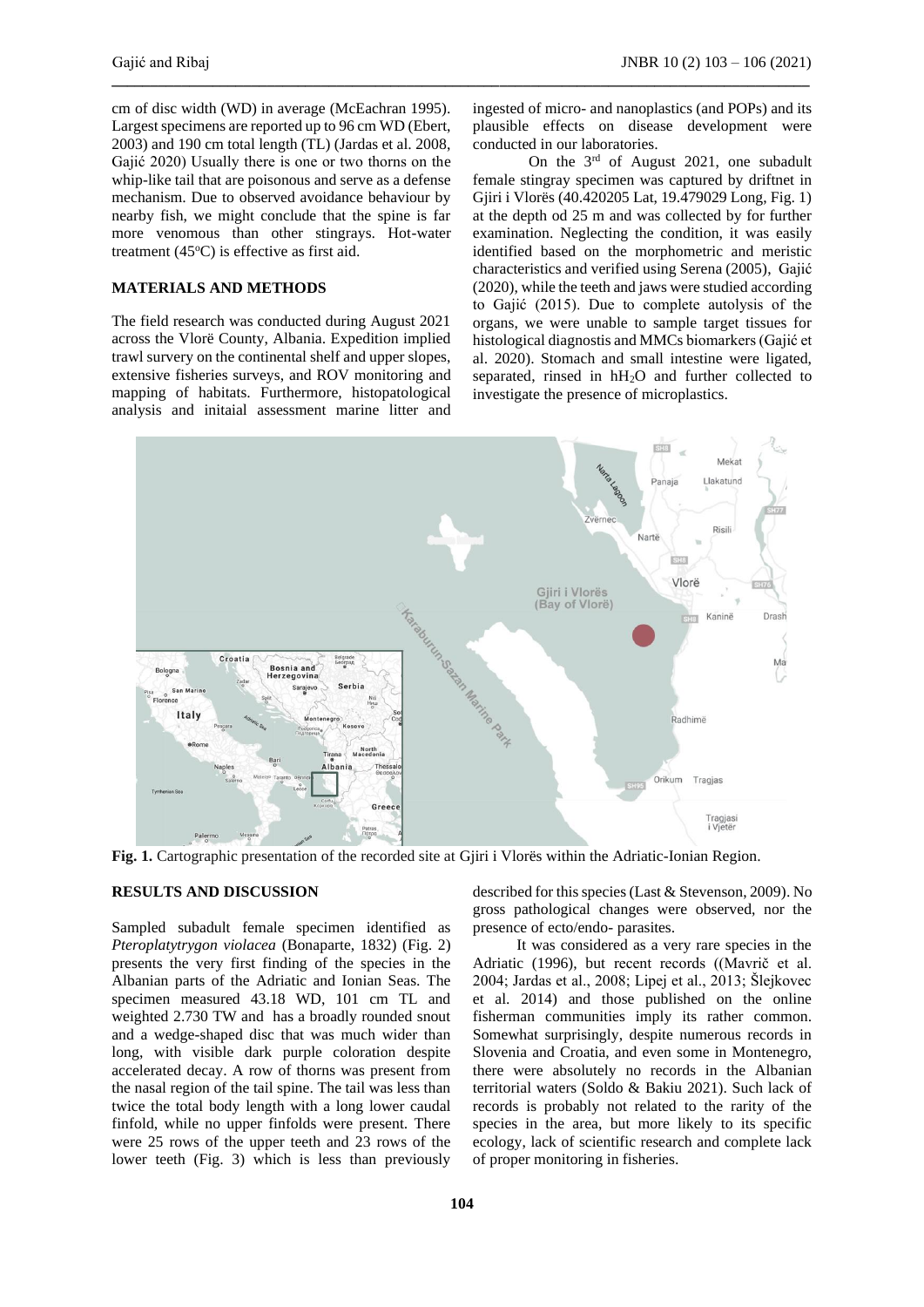

**Fig 2.** A specimen of *Pteroplatytrygon violacea* (Bonaparte, 1832) collected at the Gjiri i Vlorës, the meetingpoint of the Adriatic and Ionian Sea. Photo: Andrej A. Gajić



**Fig 3.** Mouth, dental apparatus and nostrils of *Pteroplatytrygon violacea* (Bonaparte, 1832) from Albanian seas. Photo: Andrej A. Gajić.

Although currently considered as Least Concern (IUCN 2016) the pelagic stingray is facing many threats in the Mediterranean Sea and throughout the world (Domingo et al. 2005). It is mostly landed by pelagic longlines and trawls and is usually discarded as bycatch (Baum et al. 2009). While there are no local assessments given for the Adriatic and Ionian seas, it is extremely important to expand the scientific knowledge on the distribution, frequency, biology and threats to avoid plausible declines in the future.

## **ACKNOWLEDGEMENTS**

The authors would like to thank Rufford Foundation for funding the project "Sharks, skates and rays of Albania: the final step towards the regional conservation, governance and management" and EC Discovery Channel for funding the study "Plastic Sharks: microplastic quantification and disease development" in the eastern Adriatic Sea. Authors are grateful to Emina Karalić, BA for the logistic support.